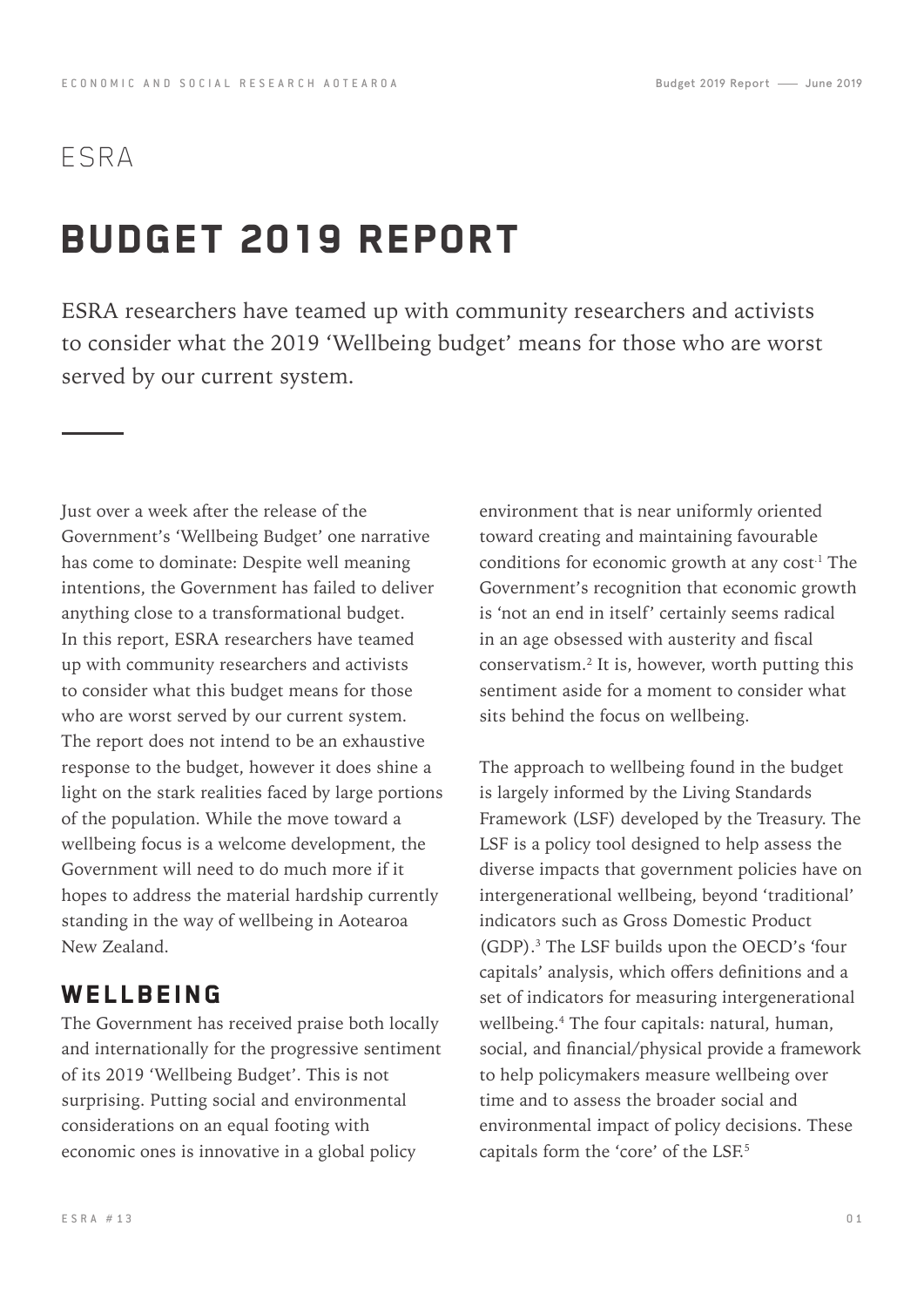It is important to note that Treasury is explicit in stating that these measures are far from perfect or complete. Indeed, the measures are still very much in the development stage and it could be many years until we see a fully fleshedout framework. With this in mind, it is useful to think of the wellbeing focus as aspirational rather than a fixed and functional policy tool.

Still, moving beyond a narrow focus on economic indicators is a welcome step in the right direction. This renovated focus shines through in the budget. For example, the recognition that poor housing impacts mental health negatively, or the implicit recognition that 'child poverty' is a symptom of adult poverty, found in initiatives around removing school fees, suggests a shift toward a more structural analysis informing policy decisions. This is echoed in the Government's stated ambition to break down agency 'silos'.6 Taking wellbeing seriously is a positive step toward recognising the fact that the social problems standing in the way of wellbeing are structural in nature and should not be treated in isolation.

Whether the wellbeing focus will live up to its ambitions, in this budget or the next, will be decided by the way the Government and Treasury conceive of the relations between the four 'capitals'. On this question both the Government and Treasury have had little to say; and while the Treasury discussion papers offer more analytical depth for each category, they are not reflective of the Treasury's own position.

The LSF presents the relation between the four capitals as one of symbiosis, where each category works with the others to promote wellbeing. The LSF communicates this relation with the image of a weave, in which each of the four strands are

intertwined, suggesting that they work together, bonding the social and allowing it to thrive. This, however, is not the image presented by the Wellbeing Budget. What many suspected and what this budget has confirmed is that one of the four capitals ultimately takes precedence over the others. The Government's ongoing commitment to the Budget Responsibility Rules, as well as its broad rejection of meaningful tax reform, both discussed in detail below, point to the predominance of financial capital as a policy driver over and above the other 'capitals'.

What we are left with is an image of two budgets. One, aspirational and geared toward wellbeing with the potential to be truly transformative, yet, as the below analysis shows, predominantly rhetorical. The other, sitting in plain sight in the actual figures outlined in the budget, a business-as-usual representation of where the Government's heart truly lies. This is a shame, but it is worth trying to imagine what a truly transformative budget might look like if government was prepared to take wellbeing seriously. This, at least, is what we hope to outline in this report.

#### The Framework of Responsible Fiscal Management

Budget 2019 has been formulated in accordance with the Budget Responsibility Rules (BRR) that the Labour and Green parties developed in the run-up to the 2017 General Election. The most significant of these rules are commitments to keep core Crown expenditure below 30 percent of GDP, to reduce net core Crown debt to below 20 percent of GDP within five years of taking office, and to run sustainable operating surpluses. These rules, arbitrary in nature, place limitations on the Government's capacity to borrow and spend.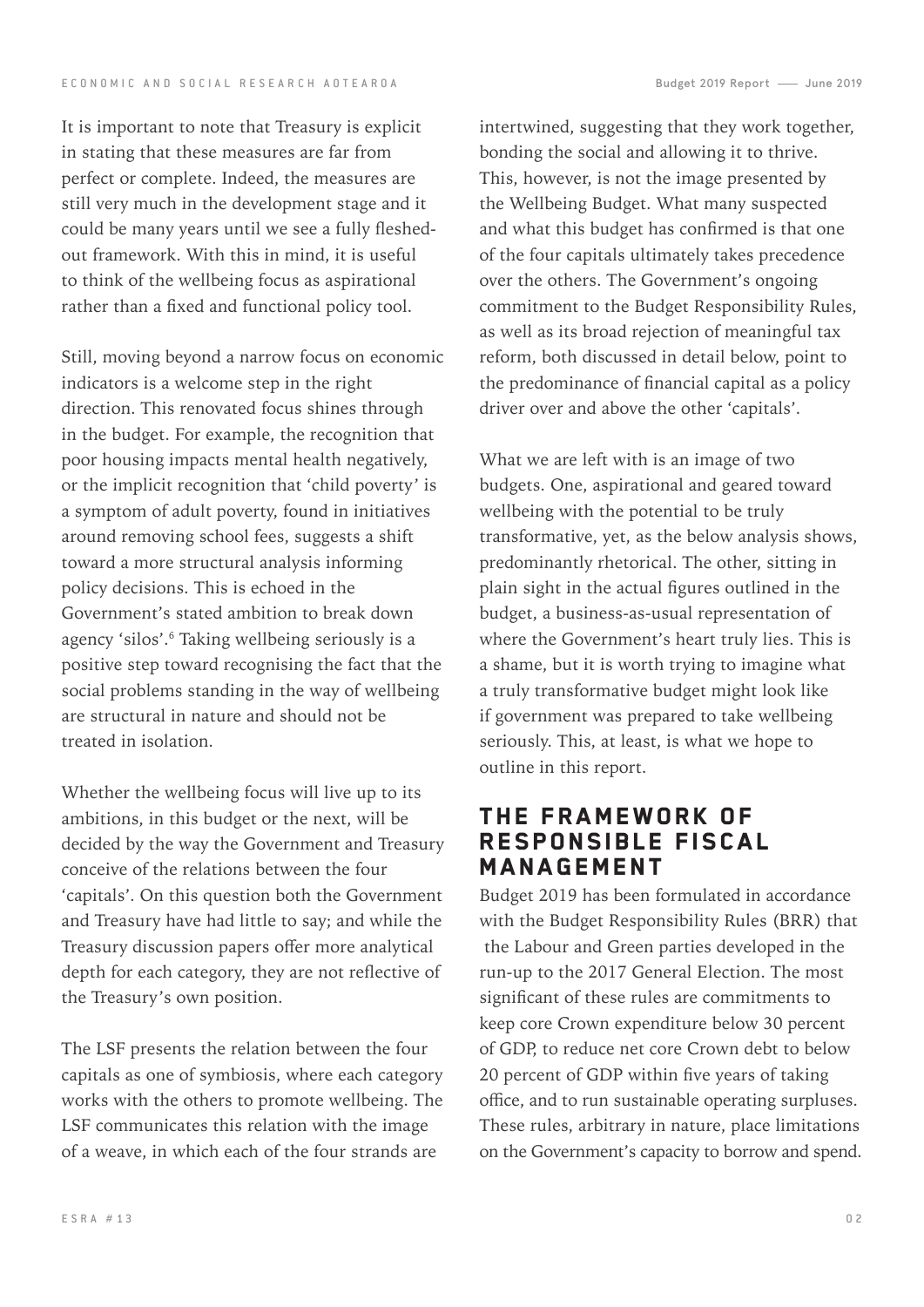During the election, the BRR were a means of

signalling to voters that the left bloc would be responsible stewards of the economy, a political necessity partly created by the unfounded perception that a Labour Party is by definition fiscally irresponsible. They also signalled the left bloc's long-standing complicity in the creation of a wider political culture of 'responsible economic management'. This culture has been shaped in large part by the Fiscal Responsibility Act 1994 (FRA). The FRA was developed by the National Government in the early 1990s, championed by the then-finance minister Ruth Richardson. Folded into the Public Finance Act 1989 (PFA) in 2004, it provides the framework within which government and the Treasury conduct the budget process.

Particularly important are the PFA's first four 'principles of responsible fiscal management': reducing and maintaining prudent levels of Crown debt, maintaining operating surpluses across a financial year, achieving and maintaining a level of net worth that provides a buffer against macroeconomic shocks, and prudently managing the long-term fiscal risks facing the government.<sup>7</sup> The PFA does provide flexibility for the government of the day by allowing for the temporary departure from these principles should the macroeconomic conditions necessitate. The relatively vague wording of the act also leaves the government with room to manoeuvre.8 Despite these caveats and despite the fact that it is non-binding, any significant divergence from this framework bears a political cost, with a government likely to face heavy criticism for being irresponsible economic stewards should they do so. Consequently, with the exception of the increase in Crown debt and the moderate fiscal stimulus in response to the Global Financial Crisis and Christchurch

 $F S R A # 13$ 

earthquakes, successive governments have focused on producing operating surpluses and consolidating Crown debt, something that, in the absence of significant tax increases, means austere fiscal investment. This has contributed to the degradation of civic infrastructure and the hollowing out of many public services over the last three decades.

While the austerity demanded by fiscal responsibility is regularly justified in mainstream political and policymaking circles in terms of New Zealand's exposure to natural disasters, financial shocks, climate change, and an ageing population, less commented on is the role of domestic and international investor sentiment. Since 1973, declining terms of trade have seen New Zealand run a consistent current account deficit, averaging around 5 percent of GDP.<sup>9</sup> This deficit has been sustained over time by a net inflow of foreign capital.10 As a result, New Zealand has also run a considerable International Investment Position (IIP) deficit over this period. As of December 2018, New Zealand had an IIP deficit equal to 57 percent of GDP, the majority of which were debt liabilities concentrated in the financial sector<sup>11</sup>

The sustainability of this large stock of net international liabilities relies on the continued willingness of investors to lend to New Zealand.12 Should investor confidence turn sour, for example in the event of an international financial crisis, a major run-up of New Zealand Crown debt, or significant tax reform, this net inflow of capital could dry up, significantly weakening the exchange rate and exposing the financial sector and ultimately households to increased debt-servicing burdens and potential illiquidity. As such, a crucial platform of New Zealand's fiscal sustainability is the maintenance

0 3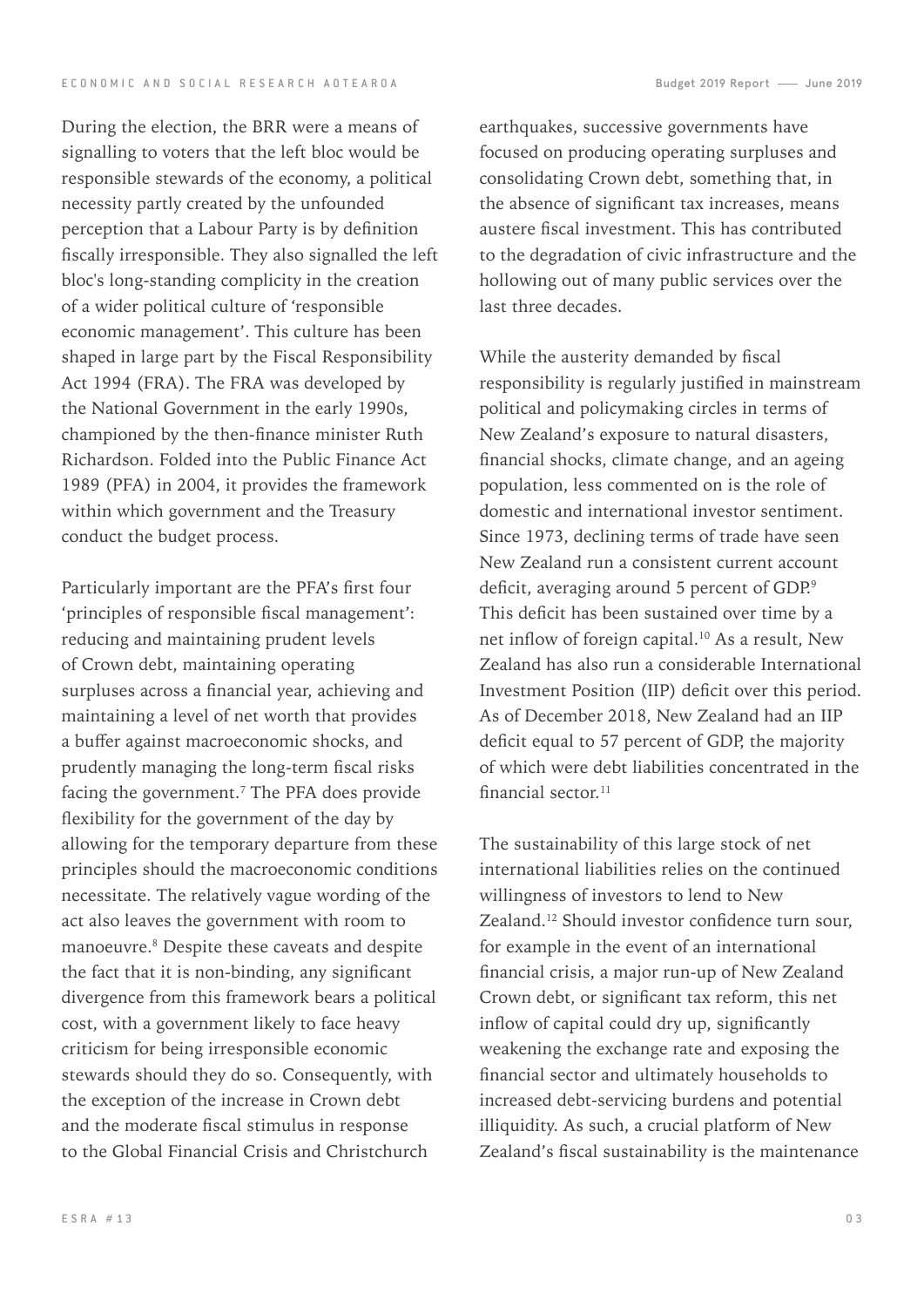of a good credit rating and a reputation as a reliable debtor.<sup>13</sup> As Simon Upton, former National government minister and the current Parliamentary Commissioner for the Environment, summarises: even in the face of a large and consistent current account and IIP deficit, 'Good management and a bipartisan track record of taking unpalatable political decisions when required has shielded New Zealand from greater investor scepticism'.14 In this respect, the BRR are also a means of signalling to domestic and international capital that the Labour-led Government will maintain a business-friendly economic environment.

It is true that New Zealand has a number of acute economic vulnerabilities and that high levels of Crown debt would weaken the country's resilience. However, the ratios set out in the BRR are arbitrary. They do not reflect an objective economic reality. Core Crown expenditure could exceed 30 percent of GDP if there was a political will to significantly raise taxes. Further, public debt could be temporarily inflated without any significant increase in New Zealand's economic vulnerabilities in order to pay for the current infrastructure and public service deficits. The Government has partially acknowledged this last point in Budget 2019, indicating that beyond 2021/2022 it will replace the current debt target of 20 percent of GDP or below with a range of 15–25 percent of GDP.

As Bill Rosenberg, Economist and Director of Policy at the CTU, points out, 'it is a twisted view of "responsible" fiscal management that ignores some of the most pressing problems in our society and environment'.15 In this respect, Upton's view of 'good management' should be turned on its head: widespread government investment in the infrastructure and public

services that have withered under decades of austerity is responsible fiscal management. However, so long as keeping business confidence high and making New Zealand an attractive place for international capital plays a significant role in shaping the budget we should not expect to see the level of fiscal investment that is so desperately required. The Government's commitment to a narrow framework of fiscal responsibility is fundamentally in contradiction with its aspirations for lifting and maintaining the wellbeing of the New Zealand population. This can be seen across the board, from welfare, housing and education to policy on immigration and prisons.

### **WELFARE**

The welfare system in Aotearoa New Zealand is in need of transformation. Its current conceptual framework is based on blaming the unemployed for unemployment. This has allowed successive governments to pay benefit levels at a rate that keeps people in poverty and administer a toxic welfare system which punishes people for the poverty they have no part in creating.

Budget 2019 has not significantly increased benefit levels or made enough changes to the sanctioning regime of current welfare policy.<sup>16</sup> The Government has allocated \$535.1 million over the next four years to index benefits to wage growth, remove sanctions on sole parents for not naming the other parent on birth certificates and increasing the amount one can earn on the benefit before it is reduced (known as abatement rates). This is a weak response to the Welfare Expert Advisory Group (WEAG) report released on 3 May 2019, which provided 47 recommendations to the Government on how to change the welfare system so that people and whānau can live with dignity.<sup>17</sup>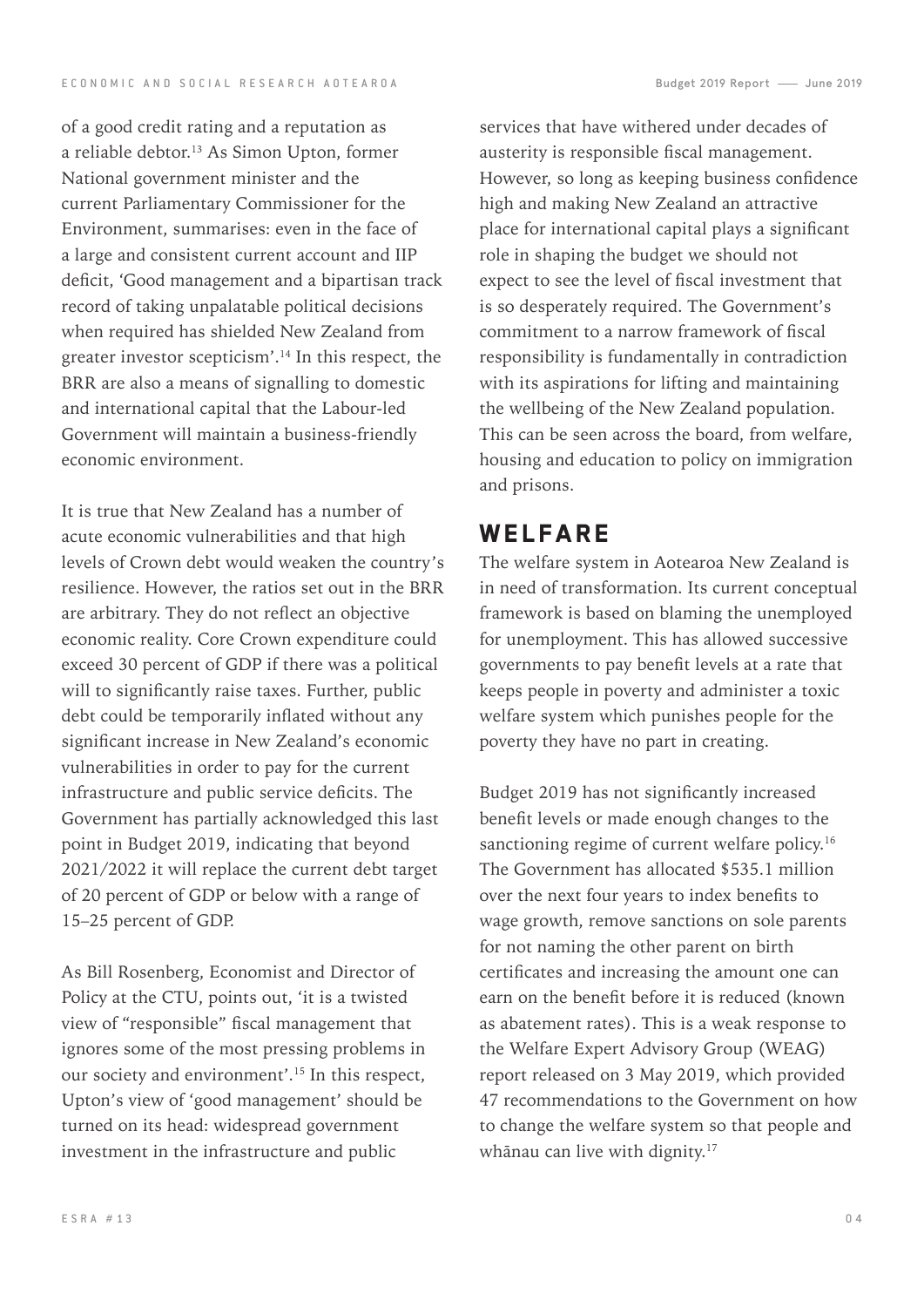The indexing of benefits to wages instead of inflation, while a welcome change, comes nowhere near increasing benefit rates to an amount where people can live with dignity. The predictions are that by April 2023 this policy will increase people's income between \$27 and \$46 per week, between \$10 and \$17 higher than they would under the previous formula. Among the recommendations of the WEAG was an increase in benefits of up to 47 percent.<sup>18</sup> While this does not reach a liveable income as calculated by the Living Wage Network, if adopted this increase would significantly change the life outcomes of people and whānau on benefits and would meaningfully work towards eradicating poverty in New Zealand.19 The Labour-led Government's unwillingness to increase benefit levels contradicts their rhetoric on reducing child poverty and the concept of a 'wellbeing' budget altogether.

While Aotearoa New Zealand does not have an official poverty line, the OECD has a relative poverty measure which is earning less than half of the median household income of a country.20 Benefit levels such as the Jobseeker Support (currently \$244.67 per week) and Sole Parent Support (currently \$388 per week) are significantly lower than the OECD's relative poverty line for Aotearoa New Zealand.

The Labour-led Government's 'phase 1' of welfare reforms include the removal of Section 192 (formally Section 70A) from the Social Security Act by April 2020, a commitment it made in  $2017<sup>21</sup>$  This is a sanction of \$22-\$28 per child, per week from the benefit of sole parents for not naming the other parent on the birth certificate. The removal of this sanction is a partial win for advocacy and action group Auckland Action Against Poverty (AAAP) and the sole parents who have fought for years for

its removal.<sup>22</sup> The Labour-led Government have not, however, promised to automatically backpay those who have had the sanction uplifted. While this sanction is particularly punitive, all benefit sanctions should be removed.<sup>23</sup> Sanctions do not work; they are a punitive measure based on the ideology that unemployed people, those with disabilities, parents, and caregivers choose poverty when this has been routinely disproven.24 The Government have used financial cost as a reason not to remove sanctions, however when a budget is produced it should account for providing people with their full and legal benefit entitlements instead of pre-emptively costing revenue derived from sanctioning benefits.

Recently, the Privacy Commissioner released a report on the Ministry of Social Development (MSD) fraud investigation practices, finding that MSD have been using illegal practices such as obtaining private text messages to find out whether a person was in a 'relationship in the nature of marriage'.25 Work and Income have criteria which states that after 6 weeks they can consider a beneficiary to be in a relationship. This means that once someone is determined to be in a relationship, they will either lose part or all of their benefit depending on their partner's income. In a country with high rates of domestic violence, forcing people to be financially dependent on a partner is a particularly dangerous and irresponsible policy.

The money that government allocates for administering punitive policies such as fraud investigations significantly outweighs the prosecutions and the amount spent on investigations for tax evasion of those on high incomes. Research conducted in 2017 showed that 67 percent of people accused of welfare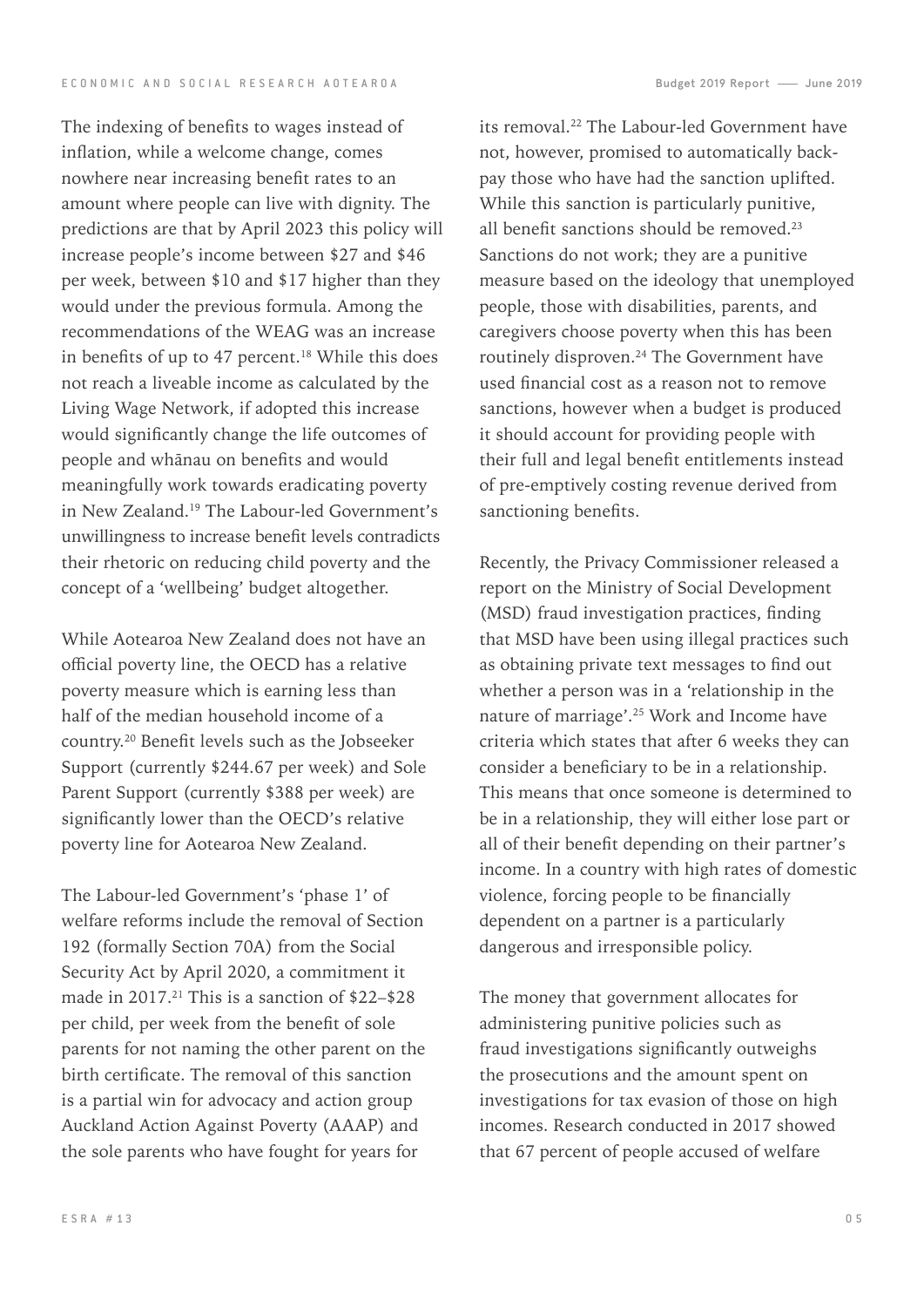fraud for an average of \$76,000 were sent to prison compared with 18 percent of tax evaders for an average of \$229,000.26

Despite a very clear message from the privacy commissioner, Budget 2019 is increasing spending on investigating benefit fraud (Investigation of Overpayments and Fraudulent Payments and Collection of Overpayments) from \$49,005,000 in 2018 to \$51,592,000 now.<sup>27</sup> The Government should not be spending millions to prosecute the poor. The Government should not have a policy where individuals lose financial independence because of their relationship status. If we are going to be talking about a wellbeing budget and investing in mental health, then we need to be making policies that will actually end poverty. The first steps in this direction are increasing benefit levels to a liveable income and ending the punishment of those living in poverty.

## **HOUSING**

Aotearoa New Zealand desperately needs a mass build in public housing, not just for those who are homeless, on the housing waitlist, or living in substandard and unaffordable rental accommodation, but for the wellbeing of everyone. While the Government has increased investment in the Housing First Initiative and in transitional housing in Budget 2019, there was no significant increase in funding to build more public housing.

In the 2018 budget, \$234.4 million was allocated for the creation of 6,400 more public houses over the next four years. The remaining money for building and leasing public houses comes from Housing New Zealand (HNZC) borrowing \$2.9 billion from third parties, and investing \$900 million from its own operating costs. Treasury

has consistently warned the Government against HNZC borrowing money, recommending that the Government, which has low debt and surplus, should invest more into public housing to avoid the risk burdening on HNZC.<sup>28</sup>

The figure of 6,400 is inadequate in terms of the demand and need for public housing. As of March 2019, the public housing waitlist was 11,067, the highest it has ever been.<sup>29</sup> The need for public housing extends well beyond the waitlist to those who are in unaffordable and substandard private rentals, the working poor who are not eligible, and those who are otherwise eligible but have been deterred by the complicated nature of the application process. If we take the definition of homelessness to include those living on the streets, in cars, on couches, in garages, and in overcrowded houses the homeless population extends well beyond this waitlist.30 Providing 6,400 more public houses over the next four years is not enough to address increasing homelessness and the housing crisis.

In the March 2019 Quarterly Housing Report, the Government spent \$23,079,536 on 17,264 Emergency Housing Special Needs Grants, a major increase from \$6,574,733 on 6,138 grants in the March 2018 quarterly.<sup>31</sup> In Budget 2019 there has been an increase in the budget for emergency housing and transitional housing. The Government is spending public money on motels and other emergency accommodation, including the Accommodation Supplement, to private landlords instead of building enough permanent and affordable housing for people. Emergency accommodation is not only expensive, it can be incredibly dangerous, particularly for sole parents.<sup>32</sup> People are forced to renew their emergency accommodation every seven days, and to prove to MSD that they have been searching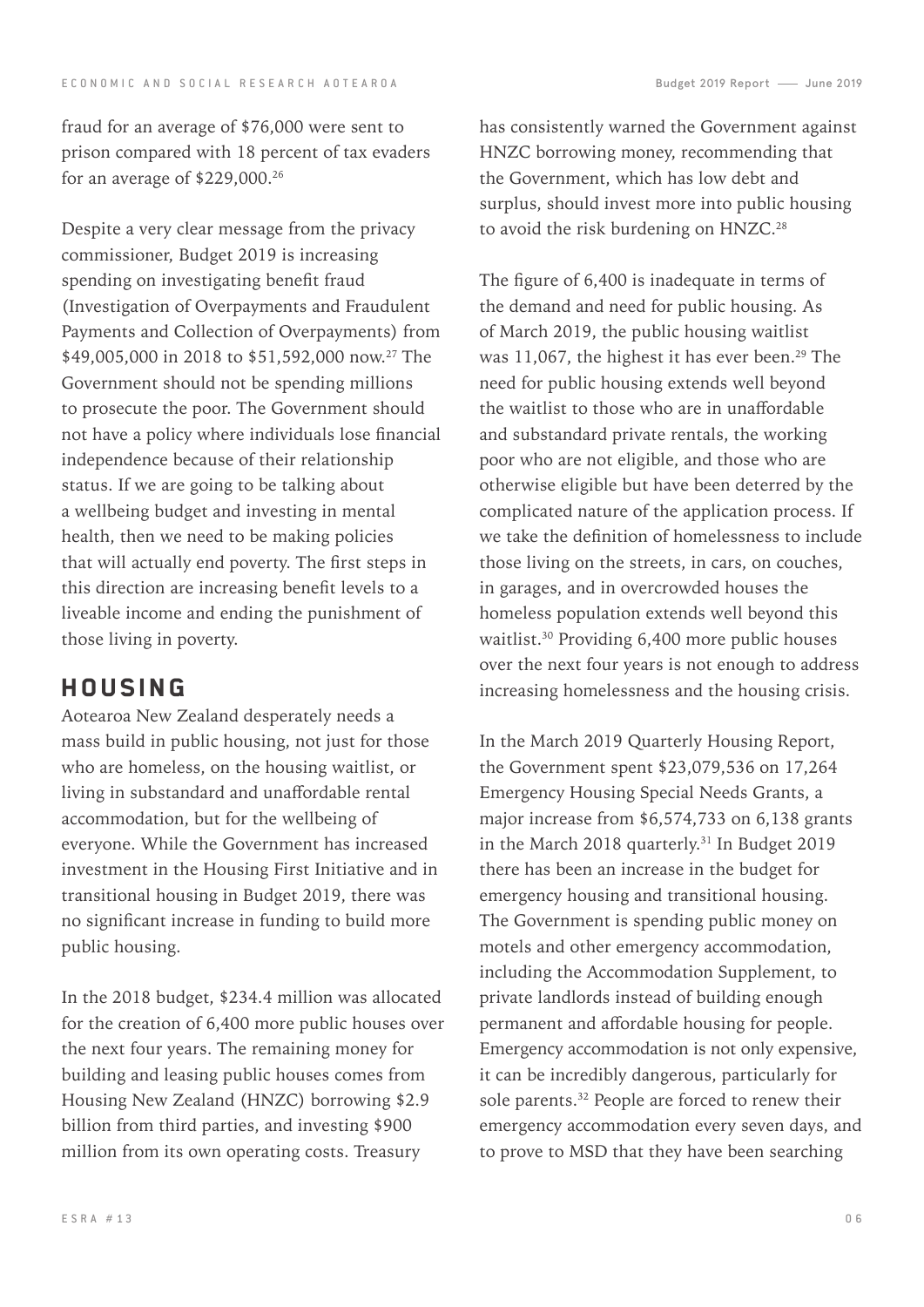for alternative accommodation. With increasing rents and low wages and benefit levels, people are being placed in a homelessness trap.

While the Government is minimally increasing public housing, they are also privatising significant proportions of Crown land to developers for private housing.33 In many of these new developments such as those in Māngere, Northcote, and Mt Roskill, only around one third of the planned housing will be public housing; the remainder will be Kiwibuild and private market housing.34 This forecloses any future where Crown land could be returned to Māori hapū and iwi or used for the much needed increase of public housing. Building expensive private housing in low-income areas that were previously comprised of high concentrations of public housing is state-led gentrification and risks deepening the housing crisis. Treasury has warned the Minister of Housing and Urban Development, Phil Twyford, that the creation of Urban Development Authorities which consolidated HNZC, Kiwibuild and HLC (Housing Land Community, the developer subsidiary of HNZC) risks the disinvestment of public housing for the benefit of private developers.35

The Government has committed in this year's budget to assisting 1,044 more longterm homeless people into accommodation through \$94 million in new spending. This is positive, but it does not go far enough. The Housing First model is an important model which acknowledges that addressing addiction, mental health, and other social issues is deeply connected to having a secure and safe housing situation. This, however, is not enough to address homelessness, as we know the problem is much bigger. At the last homeless count

in Tāmaki Makaurau Auckland alone there were 3,674 people living without shelter or in temporary accommodation.<sup>36</sup>

The Kiwibuild programme has not received any additional funding in Budget 2019. Only 1,500 homes are expected to be completed by 1 July 2020.<sup>37</sup> Kiwibuild has rightfully been labelled middle class welfare as it transfers public money into the private housing market. The prices for Kiwibuild in Auckland are between \$500,000 and \$700,000 which is below current market rates but unaffordable to many people. The income cap is \$120,000 for a single applicant and \$180,000 for more than one applicant. The houses are available to those earning much more than the median household income and they are able to be sold at market price after three years. Many of these houses, as mentioned previously, are being built on Housing New Zealand land, and are too expensive for many people who currently live in these communities.

Public housing, where people pay 25 percent of their income in rent, a system called Income Related Rent (IRR), is the meaning of truly affordable housing. Public housing plays a role in lowering house prices in areas where it is plentiful. This is why current homeowners and property developers do not want to risk devaluing their housing assets. It is more effective to flood the market with public housing than building so-called 'affordable' housing such as Kiwibuild. Public housing was once seen as the solution to the housing crisis for everyone. Before the policy shift to means-testing eligibility, it was seen as a desirable alternative to the private rental market on par with home ownership. Public housing regulates the wider housing market, deters speculation, and could drive down house prices more effectively than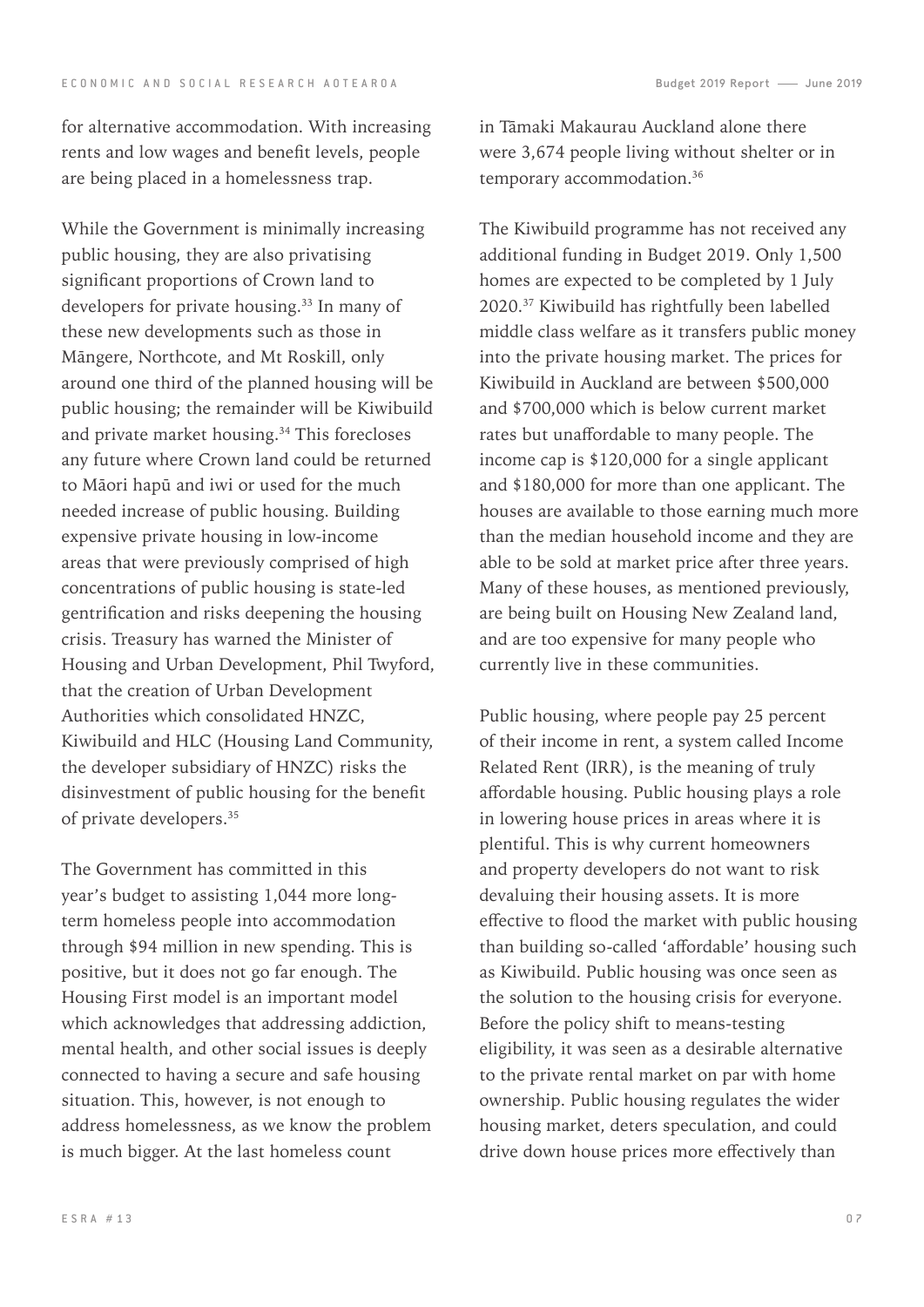'affordable' private housing. But the interests of wealthy landowners, developers, investors coupled with years of attacking and demonising state housing and its tenants has led to an erasure of one of the only truly affordable housing models from our popular imagination.

A wellbeing budget for housing would invest money into the mass-building of housing, on an industrial scale as outlined in the WEAG report, and expanding the criteria so that more people have access to it. Alongside public housing, the Government must return land to mana whenua and finance papakāinga projects.

### **EDUCATION**

The education sector in 2019 is in a period of transition. All levels of education (early childhood, compulsory, and tertiary) are under review, with massive projects including changes to Tomorrow's Schools (the current governance and operations model of public and integrated schools), a new Early Learning Strategic Plan, the potential amalgamation of polytechnics, and the tertiary fees-free initiative at various stages of implementation. These projects are now dovetailing with serious industrial unrest as teachers in primary and secondary schools call for transformative changes to their terms of employment.

Despite this complexity, there is a very clear vision for the future from those working in education. Most obviously, striking teachers in the compulsory sector have been demanding increased pay packets, smaller class sizes, increased staffing, and increased support for children with special education needs. These claims did not come out of the blue. They are the result of a decade of underfunding, and are of the utmost necessity to ensure the

survival of the public education system, as the teacher shortage grows and the band-aids are not healing the cuts. Support staff employed in schools, many of whom are on or just above the minimum wage, are waiting on pay equity settlements and a promised change to their funding model, which, taken together, provide the opportunity to supply security of tenure and genuine career pathways for this under-valued, female-dominated segment of the education workforce.

The same issues are present in early childhood education (ECE), where the teacher shortage is exacerbated by low wages and poor conditions in large parts of the sector, especially the largely unregulated private market. A long-promised boost in funding for centres that employ only fully-qualified teachers is key to raising quality and improving educational outcomes, and would reduce the profit motive for private centres to employ under-qualified staff. A really transformative government would fold ECE services into the state sector, as kindergartens currently are, and centrally plan its provision to overcome the negative effects of market anarchy. While these changes may sound radical, they would really just be applying the same model to early childhood education as is currently applied to the compulsory sector.

In tertiary, the key issues for universities remain the same: operations funding and student fees. The demand from students for a return to fully state-funded tertiary education appears unlikely to be met anytime soon, and a debt jubilee for those with student loans hanging over their heads even less plausible. In polytechnics, the potential for amalgamation provides the possibility of more rational planning for provision, but could also lead to less relevant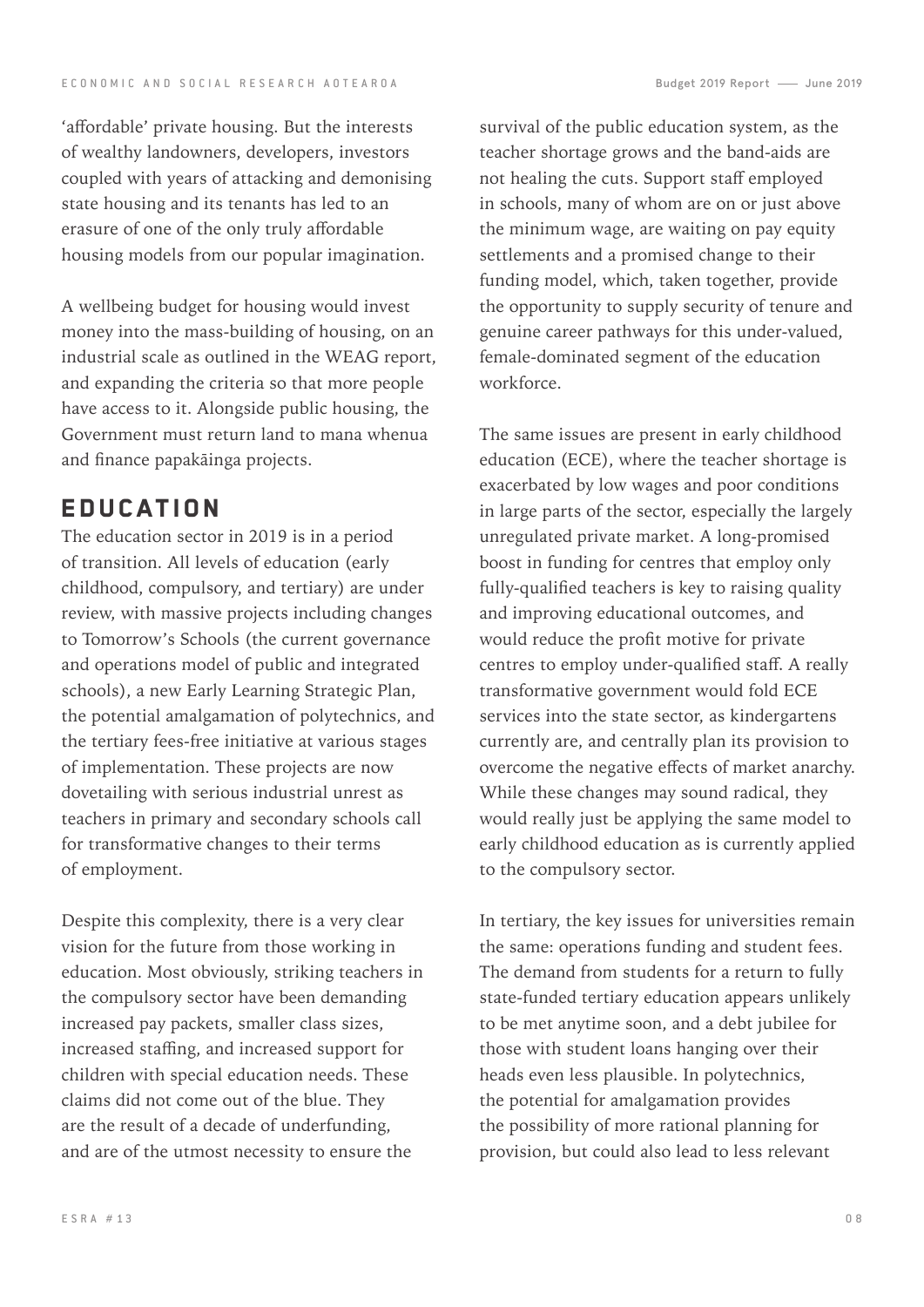local programmes being offered, and the sector is split on whether or not to support the proposal.

With all of these balls in the air, one might have thought there would be some new commitments and serious investment revealed in this year's budget. Of the \$1.56 billion in new funding announced in the budget, \$1.2 billion, or over 75 percent, is earmarked for capital expenditure for new and expanding schools. New schools, and new buildings in schools, are certainly required, but without any action on the teacher shortage it is unclear how the Government envisage staffing them.

In non-capital expenditure, operational funding for all sectors (ECE, compulsory, and tertiary) will increase 1.8 percent to match inflation. While this is better than nothing, it is not enough for public ECE services to remain viable in the face of the private market or to offer schools any real means to address the drastically low pay of support staff. The expansion of school nurses into decile 5 schools, from deciles 1–4, and the introduction of a healthy eating and exercise program are tinkering around the edges of childrens' health and wellbeing without addressing the root causes of these issues. The scrapping of school donations was an election promise but appears here in a slightly watered down form, only for decile 1–7 schools, and while welcome for many parents is again not a huge spend nor an issue front-of-mind for many educators. Money saved from the fees-free initiative will go towards the vocational sector transformation project.

As such, Budget 2019 leaves the education sector basically where it was: in a state of flux with no clear plan or spending commitments to resolve the Government's own reviews or the sector's

industrial disquiet. With a large surplus, access to cheap credit, and capital remaining virtually untaxed, it would not be hard or unrealistic to meet any of the demands levied on the government from workers, students, and communities with an interest in education. Unfortunately, there seems to be no political will to do so.

#### **IMMIGRATION**

Immigration is always an odd area at budget time. Budgets deal with the allocation of tax and don't offer much of an indication as to where that revenue is sourced. Even though immigrants account for 24.7 percent of revenue, and only take up 18 percent of spending, you are more likely to hear about the cost of immigration in the budget. Three areas stand out: the refugee quota increase, the lack of support for refugees and migrants post-mosque attacks, and a maritime mass arrivals prevention fund.

Budget 2019 allocates \$140 million to the increase in the refugee quota. This increase was largely driven by a popular campaign to Double the Quota. However, there are more figures about the costs of refugees with no corresponding table as to their benefit. When there is so much pressure on refugees to be grateful, simply acknowledging they are more than a cost would do wonders for wellbeing. Economists point to the young average age of refugees and their educational attainments as proof that they will be a mid- and long-term economic benefit to their new countries.<sup>38</sup> But in the short-term there are costs and these are the worst nightmare of neoliberals—a person coming in from outside who requires support from the state.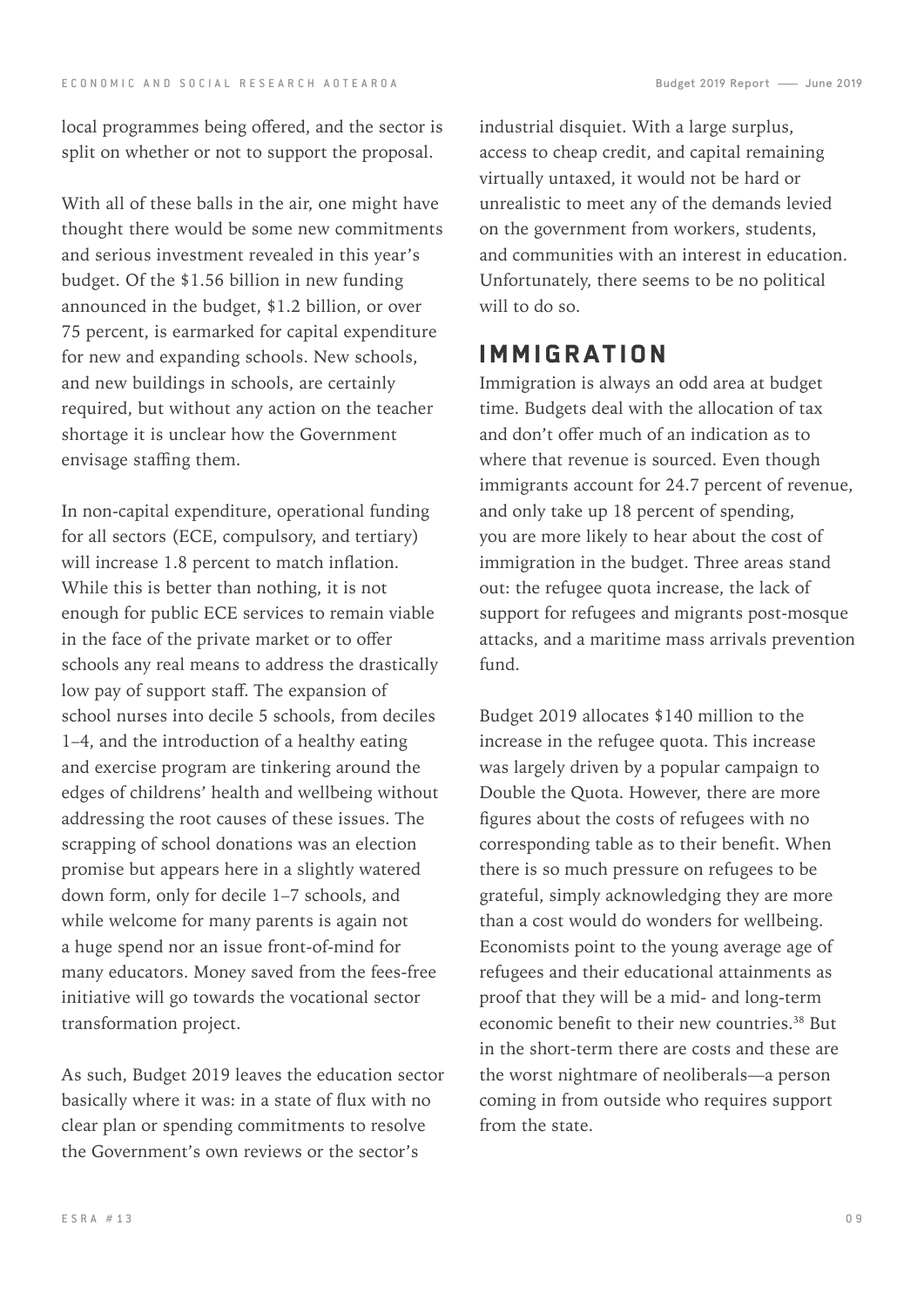There appeared to be no obvious budget allocations to the small, refugee-led groups that did the hard work of community support after the Christchurch mosque attacks. These groups are often led by former refugees and are the go-between of those resettled communities and government. Most operate on shoe-string budgets at a small fraction of the extra \$2.4 million per year added to the budget of the Office of Ethnic Affairs.<sup>39</sup> The resettled refugee communities need much more support than one-off grants. This is something you would expect to see taken into consideration in a budget focused on wellbeing.

The danger posed to asylum seekers from long sea voyages in ricketty vessels are high so one can easily present the almost \$6 million per year granted to prevent these voyages as a definite public good. But we have also heard the Australian example of this humanitarian language being deployed by governments to prevent asylum seekers from gaining protection. The focus on people smuggling is a red flag—the ultimate aim of these policies is for the security of New Zealand, not the security of people fleeing persecution and war.<sup>40</sup>

If the security of asylum seekers was the actual aim then we would spend much more diplomatic pressure in getting the countries, mostly in South East Asia, where these boats are said to depart from, to sign up to the UN Convention on Refugees so they do not feel the same pressures to leave. This policy risks being used as a dog-whistle that reinforces antimigrant sentiment.41 A commitment to migrant and refugee wellbeing would prioritise support and rehabilitation.

#### Prisons

Like the military, criminal justice is one of the few sections of the budget that is chronically overfunded. Whereas a wellbeing budget would have invested substantially in housing, education, and healthcare, it would have also implemented a plan for a substantial reduction in criminal justice spending.

This is not because of a simple opposition to the idea of prisons, but because prisons undermine the wellbeing of entire communities caught within the widening net of the criminal justice system.<sup>42</sup> The criminal justice system punishes the poor and entrenches institutional racism—up to 87 percent of people in prison were unemployed prior to imprisonment,<sup>43</sup> and approximately 51 percent of the prison population are Māori. This problem has only been getting worse in recent years, with the remand prison population more than doubling since 2013,<sup>44</sup> in part because homeless people and others living in unstable housing have not had 'secure' addresses for bail obligations.<sup>45</sup>

So has the wellbeing budget addressed these trends and implemented a plan for decarceration? A casual reading of Budget 2019 suggests that Corrections spending has decreased from 2018 to 2019 by \$83 million and will continue to decrease over the next four years. These figures are misleading. In the 2018 budget, the government was planning to spend \$1.7 billion. However, shortly after the 2018 budget, it announced a major prison construction project at Waikeria that was not budgeted for. This meant that total spending last year was around \$2.25 billion. When we simply compare Budget 2018's intended spending to Budget 2019, there was, in fact, a \$439 million increase in spending.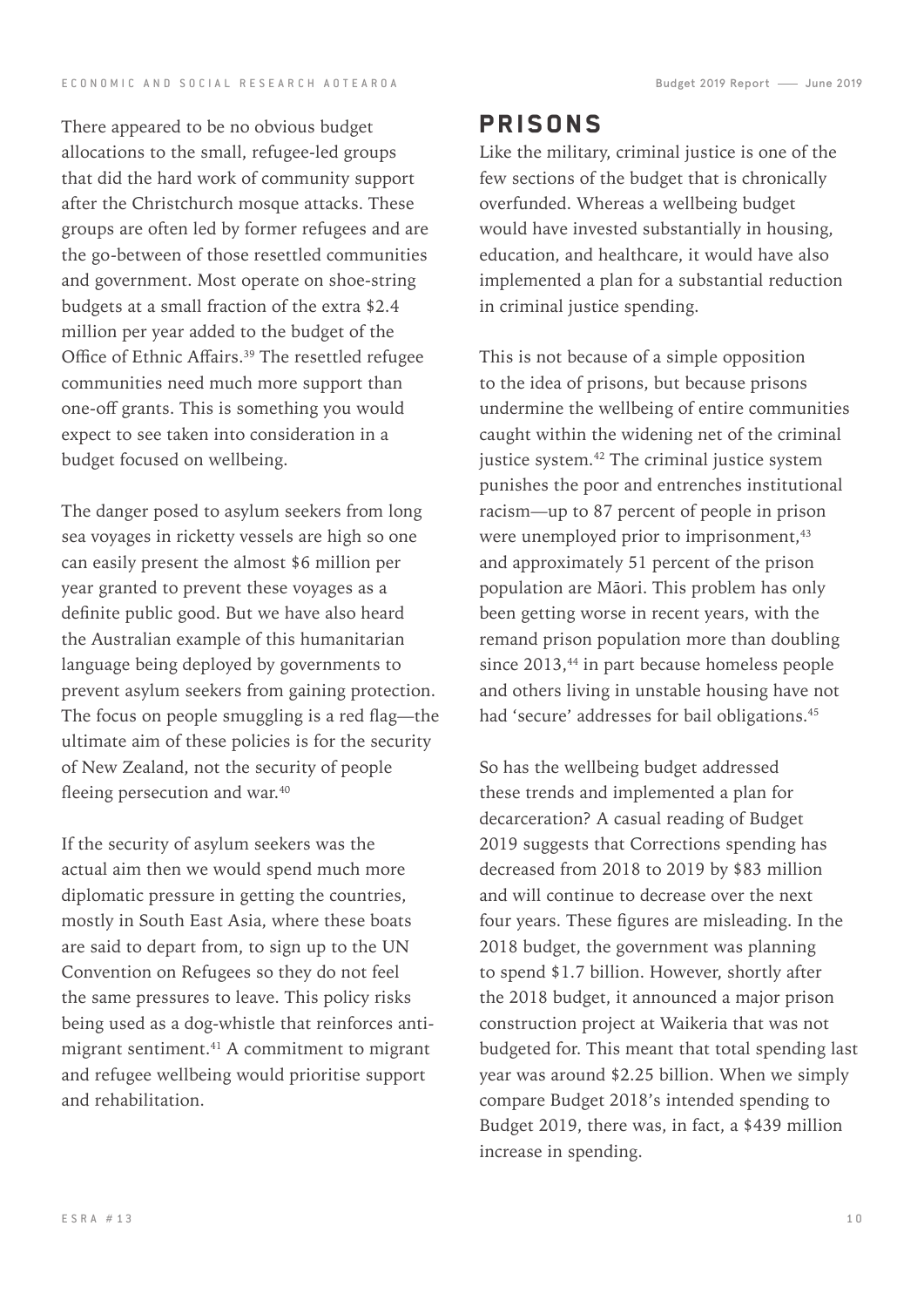The forcast downward trend in Corrections spending is not only naïve (because there have been no policy changes that would actually reduce the prison population to the extent predicted), but is still substantially more than the Government was projecting to spend from 2019–2022 in the 2018 budget. Overall, this amounts to \$1.39 billion in additional spending over three years on Corrections alone. When additional Police spending is added to this, the wellbeing budget is increasing Corrections and Police spending over the next three years by \$2.04 billion. The government is planning to spend \$1.12 billion on Corrections capital expenditure (largely new prison beds) in the next 4 years alone.

While these numbers may seem distant and unimportant, they have dire consequences for the wellbeing of the people swept up in the criminal justice system. In a sober report into healthcare in New Zealand prisons, the National Health Committee found that people entering prisons come from the most unwell communities.46 Prisons are unhealthy environments that undermine medical care, when it is received, and make people more unwell.<sup>47</sup> Research into deaths in New Zealand prisons has also found that incarcerated people take their own lives at a rate 505.36% greater than the non-imprisoned population.<sup>48</sup> A budget that truly prioritised wellbeing would include a plan for decarceration.

### **TAX**

Given that it was prepared by a coalition led by a Labour Party that claims to be on the left or at least the 'centre left', one of the most significant omissions in the wellbeing budget is any progressive movement on the question of tax. This is in good part a result of the self-

imposed Budget Responsibility Rules that we discussed above, although the lack of progress on tax also reflects the failure of the Tax Working Group which was established in 2018 to 'improve the fairness, balance and structure of the tax system'.49 This budget includes no significant effort to make income tax more fair or balanced. Neither does this budget involve changes in tax on the consumption side, which might have involved the reduction or removal of the Goods and Services Tax (GST), either as a whole or targeted towards removal of this tax on those goods and services that are essential for wellbeing.

In light of the proposals of the Tax Working Group perhaps the most notable absence regarding tax in this budget is the failure to introduce a Capital Gains Tax.<sup>50</sup> This was of course prepared in advance by the Labourled coalition's inadequate public information campaign regarding such a tax, which failed to clearly identify the broad-based benefits of a Capital Gains Tax or the way that such a tax would bring Aotearoa New Zealand in line with other leading industrialised countries. Likewise, this budget does nothing to remedy the problem of the intergenerational transfer of privilege, a problem that was expanded by the abolition of death and then finally gift duties in 2011.51 Likewise this budget falls profoundly short of imagination by failing to consider other tax options, which include for example widely discussed and internationally implemented examples such as taxes on financial speculation, taxes on land ownership or on rent, let alone simple and administratively efficient measures for confronting wealth inequality such as the wealth tax proposed by Thomas Piketty.52 To defend this budget, it would be possible to say again that this failure was secured in advance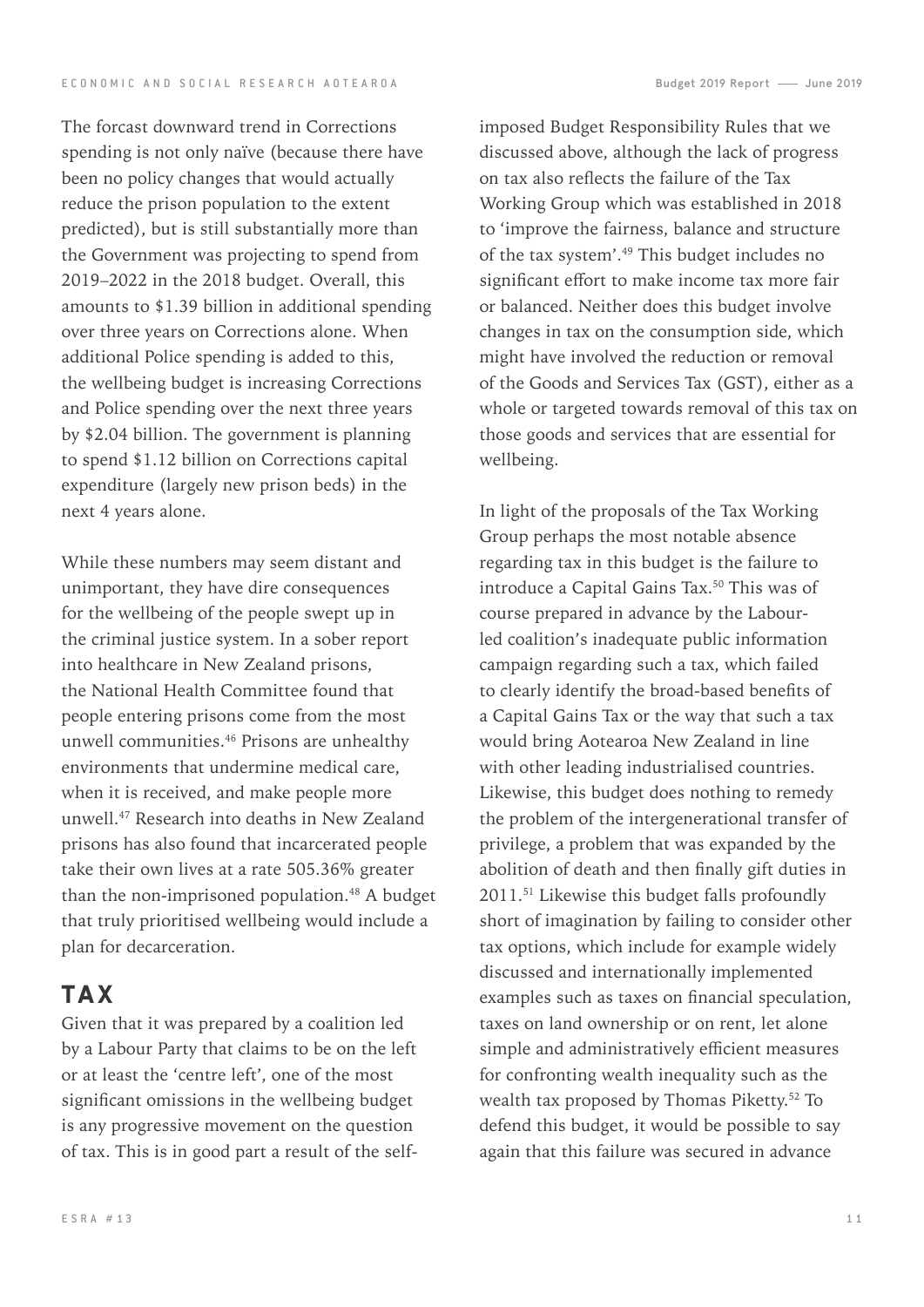by a combination of the Budget Responsibility Rules and the prohibitively narrow remit given to the Tax Working Group.

In isolation, tax is principally a redistributive measure. It offers a corrective to the way that specific forms of economic and social arrangement, such as the ones that prevail at present, systematically benefit certain groups at the expense of others. By itself redistribution does not and cannot remedy the underlying logics of economic exploitation through which the current owners of land and capital benefit as recipients of rent, interest and profit at the expense of those who work.<sup>53</sup> Given the present economic arrangements, any effective project to secure wellbeing would require challenging the ways that, since the arrival of colonial capitalism in this country, wealth has been subjected to an ongoing upward redistribution into the hands of a few, at the expense of the wellbeing of others. This took place most notably in the dispossession of the original guardians of this land, and has always been accompanied by an ongoing economic violence.54 One of the names

for the challenge to that dispossession of land is tino rangatiratanga, and on that measure this budget fails us all. One of the names for the challenge to ongoing economic dispossession was social democracy, and on this measure this budget also fails us.

Wellbeing requires challenging and changing the ways in which that wealth is produced before it then flows upwards into the hands of landlords, employers and investors. That would require an intervention that took seriously what is taking place in workplaces, in the relations of production and in paid employment. It would also involve taking seriously the hundreds of millions of hours yearly of unpaid care and reproductive work that makes our economy and society possible, and which is for most of us that actual material ground on which our wellbeing rests. Taking work seriously, and understanding the social consequences and politics of the structuring of work, has historically been the promise of political parties claiming to reflect the interests of workers or of labour. On this measure, this budget is also a failure.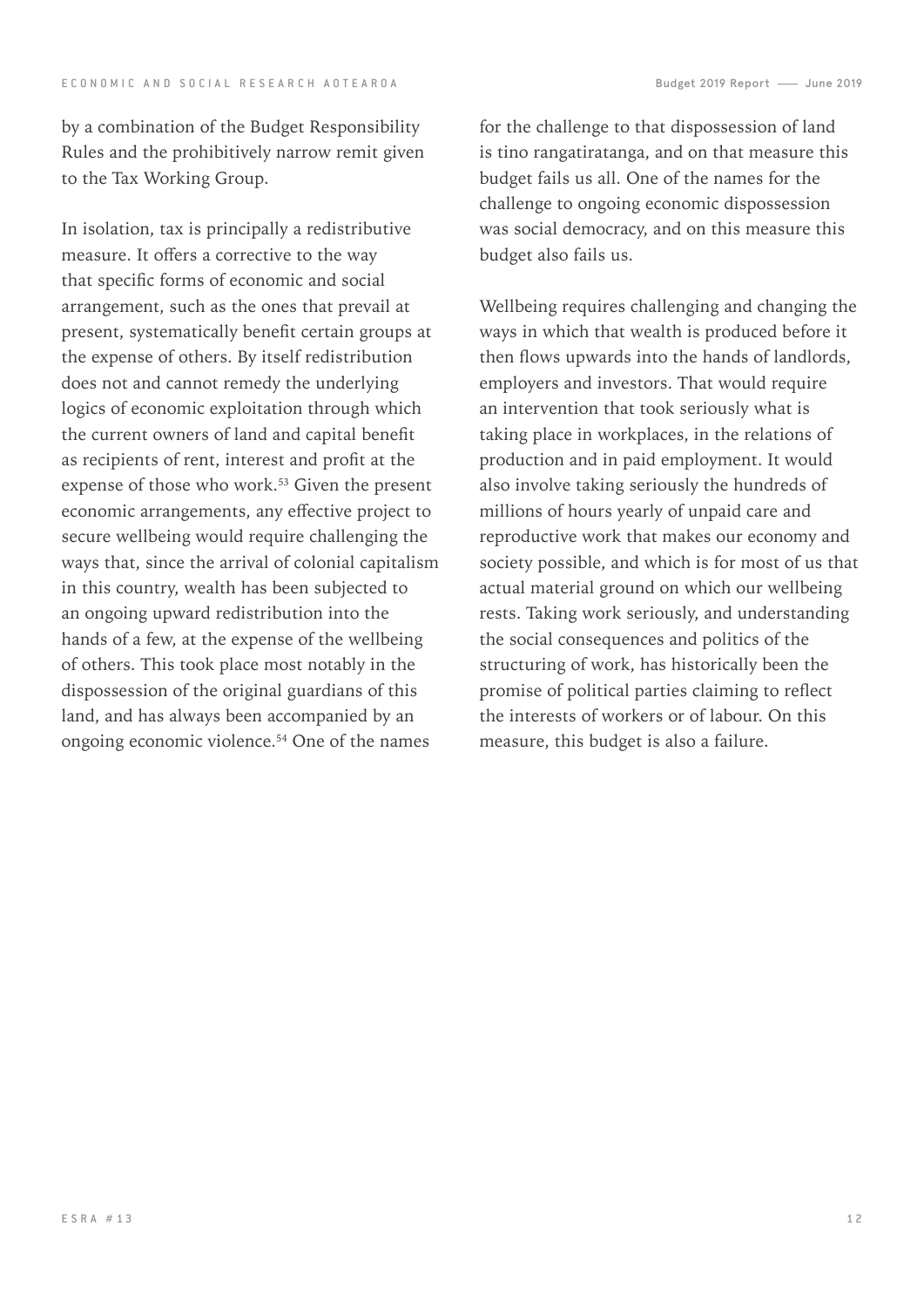## contributors

Vanessa Cole (welfare, housing) is a researcher at ESRA and is the co-chair of Auckland Action Against Poverty. She is writing a PhD at the University of Auckland on the future of urban housing.

Jack Foster (fiscal management) is a Researcher at ESRA and a PhD candidate at Victoria University of Wellington.

Campbell Jones (tax) is a Researcher at ESRA and convenor of the University of Auckland Critical Theory Network.

**Ti Lamusse** (prisons) is a PhD student at the University of Auckland, studying alternatives to imprisonment.

Ben Rosamond (education) is a Researcher at ESRA, a union organiser for NZEI Te Riu Roa, and sits on the National Coordinating Committee of the socialist group Organise Aotearoa.

**Murdoch Stephens** (immigration) is an adjunct lecturer in communication at Massey University Wellington, lead publisher at Lawrence & Gibson, and founder of the campaign—now government policy—to double Aotearoa New Zealand's refugee quota.

**Shannon Walsh** (wellbeing) is a Researcher at ESRA and PhD candidate at the University of Auckland.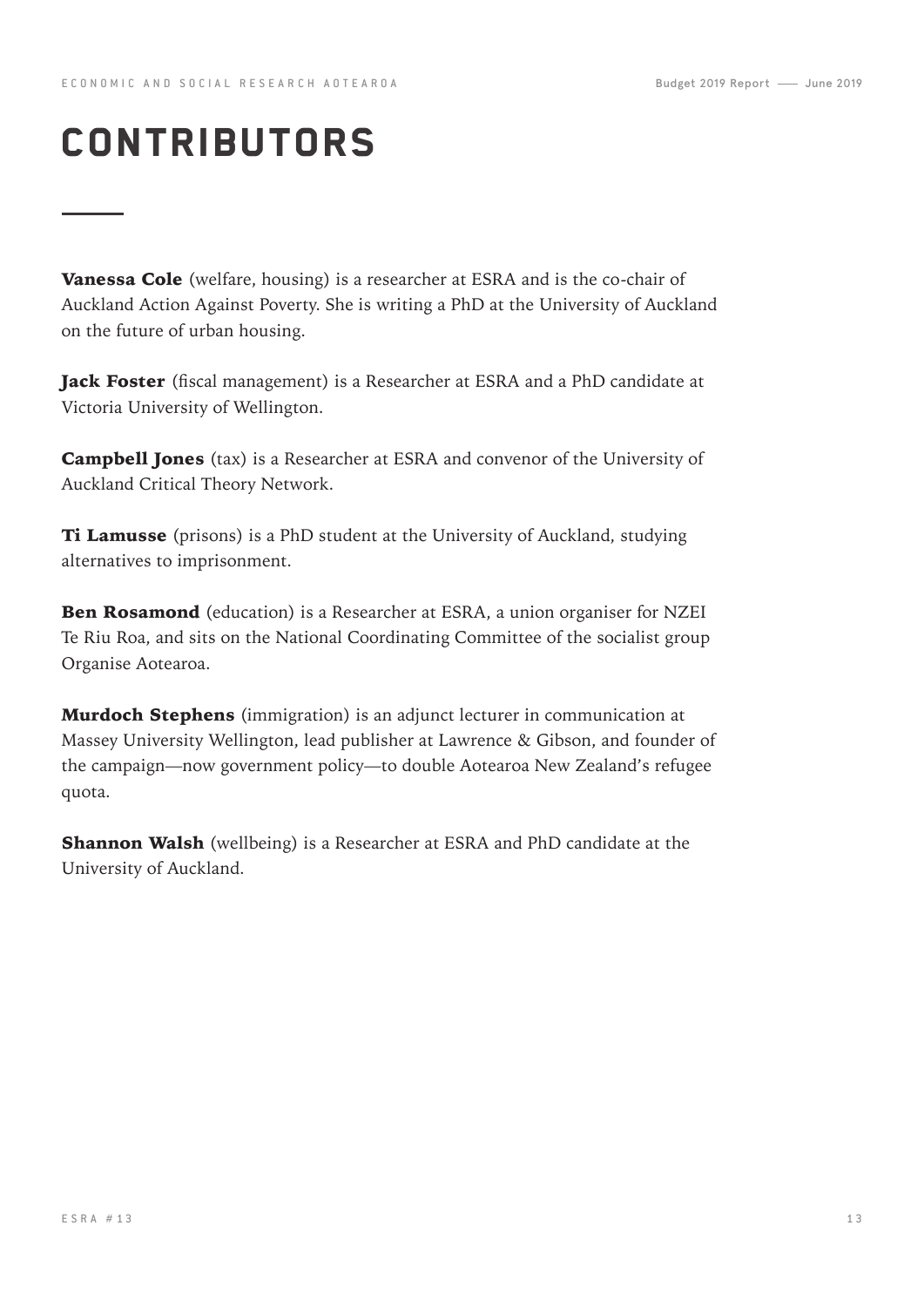# **NOTES**

- 1 The idea of a 'triple bottom line' that balances economic, social and environmental considerations has important precursors in the language of 'corporate social responsibility'. See, for example, John Elkington. *Cannibals with Forks: The Triple Bottom Line of 21st Century Business*, Oxford: Capston, 1997.
- 2 Grant Robertson. *Budget Policy Statement.* Wellington: New Zealand Government, December 2018. Last accessed 6 June 2019. https://treasury.govt.nz/publications/budget-policy-statement/budget-policy-statement-2019, p. 3.
- 3 Tony Burton. *The Treasury Approach to the Living Standards Framework*. Wellington: The Treasury, February 2018. Last accessed 6 June 2019. https://treasury.govt.nz/publications/tp/treasury-approach-living-standards-framework#formats; In addition to the LSF the Treasury released a series of related discussion papers: Anita King, Gulnara Huseynli and Nairn MacGibbon. *Wellbeing frameworks for the treasury*. Wellington: The Treasury, February 2018. Last accessed 6 June 2019. https://treasury. govt.nz/publications/dp/wellbeing-frameworks-treasury-dp-18-01; Suzy Morrissey. *The Start of a Conversation on the Value of New Zealand's Human Capital*. Wellington: The Treasury, February 2018. Last accessed 6 June 2019. https://treasury.govt.nz/ publications/dp/start-conversation-value-new-zealands-human-capital-dp-18-02; Joey Au and Sonette van Zyl. *The Start of a Conversation on the Value of New Zealand's Natural Capital.* Wellington: The Treasury, February 2018. Last accessed 6 June 2019. https://treasury.govt.nz/publications/dp/start-conversation-value-new-zealands-natural-capital-dp-18-03; Margreet Frieling. *The Start of a Conversation on the Value of New Zealand's Social Capital.* Wellington: The Tresury, February 2018. Last accessed 6 June 2019. https://treasury.govt.nz/publications/dp/start-conversation-value-new-zealands-social-capital-dp-18-04
- 4 OECD,*How's Life? Measuring Well-being* (2017 edition).Paris: OECD Publishing. Last accessed 6 June 2019. https://www.oecdilibrary.org/economics/how-s-life-2017\_how\_life-2017-en
- 5 Living Standards Framework, p. 6.
- 6 New Zealand Government. *The Wellbeing Budget*.Wellington: New Zealand Government, 30 May 2019. Last accessed 2 June 2019. https://www.budget.govt.nz/budget/pdfs/wellbeing-budget/b19-wellbeing-budget.pdf, p. 5.
- 7 Public Finance Act 1989, section 26G.
- 8 Derek Gill, 'The Fiscal Responsibility Act 1994: The Astonishing Success of a Weak Non-Binding Policy,'*NZIER Working Paper* 2018/1(2018).
- 9 Philip Lane, 'External Imbalances and Macroeconomic Policy,' *New Zealand Economic Papers* 47, no. 1 (2013): 54; Brian Roper, *Prosperity for All? Economic, Social and Political change in New Zealand Since 1935* (Southbank, Victoria: Thomson, 2005), p. 6.
- 10 Geoff Bertram, 'The Banks, the Current Account, the Financial Crisis and the Outlook,' *Policy Quarterly* 5, no. 1 (2009), p. 9.
- 11 Statistics New Zealand.
- 12 Paul Bedford, 'The Global Financial Crisis and its Transmission to New Zealand an External Balance Sheet Analysis,' *Reserve Bank Bulletin* 71, no. 4 (2008), p. 19.
- 13 Byron Richards, 'The Dollar-Wall Street Regime and New Zealand,' *New Zealand Sociology* 25, no. 1 (2010), pp. 26–52.
- 14 Simon Upton, 'Fiscal and Other Risks over the Long Term,' *Policy Quarterly* 9, no. 4 (2013), p. 11.
- 15 Bill Rosenberg, 'Finding Enough Revenue and the "Wellbeing Budget",' *CTU Monthly Economic Bulletin*, no. 209 (April 2019), p. 6.
- 16 The Wellbeing Budget.
- 17 Welfare Expert Advisory Group. *Whakamana Tāngata Restoring Dignity to Social Security in New Zealand*, Wellington: Welfare Expert Advisory Group, 3 May 2019. Last accessed 2 June 2019. http://www.weag.govt.nz/weag-report/
- 18 Ibid., p. 115.
- 19 The Family Centre Social Policy Unit. *Living Wage Aotearoa New Zealand 2019 Update*, 1 September 2019. Last accessed 3 June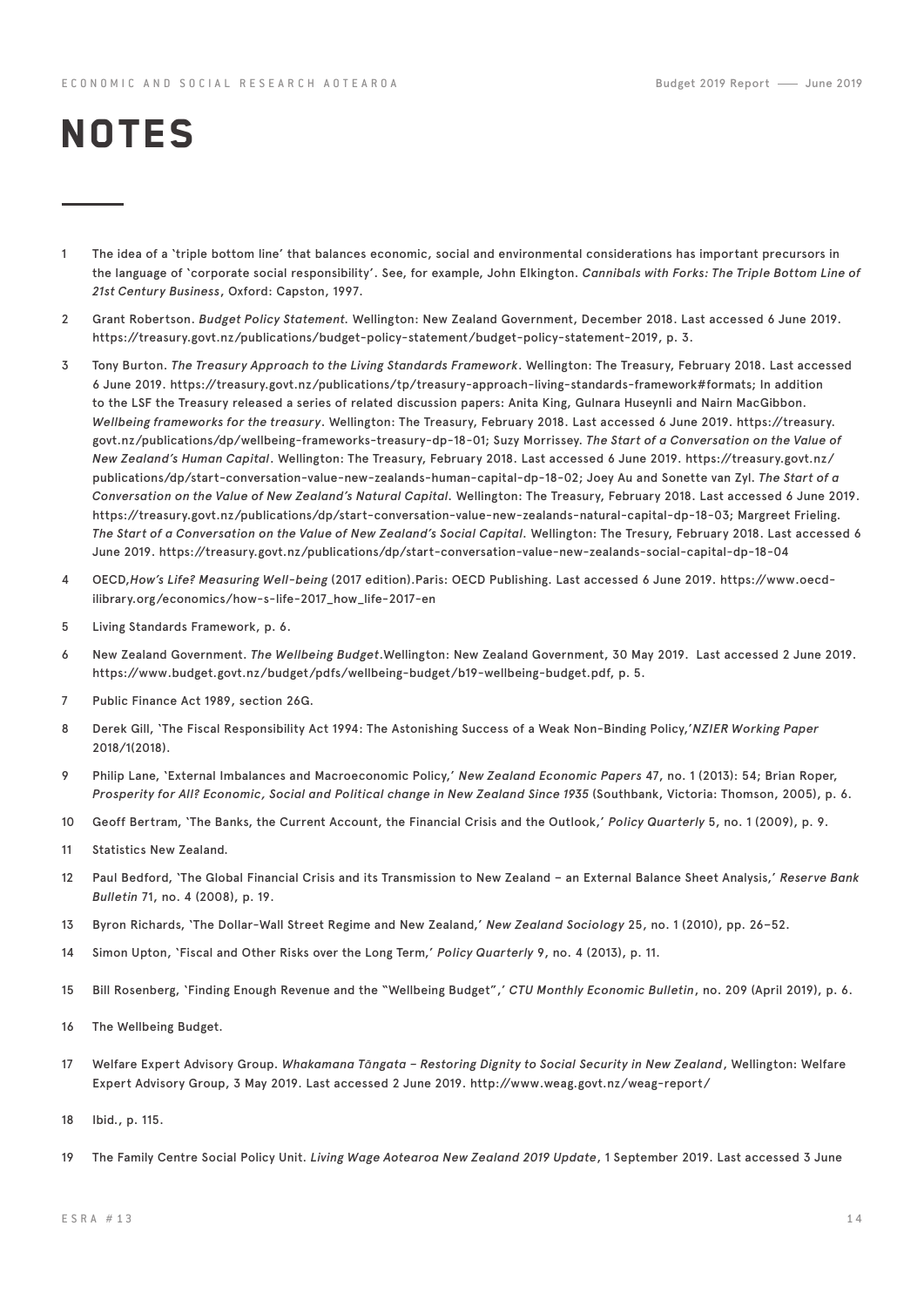2019. https://www.livingwage.org.nz/reports\_and\_research

- 20 OECD. 'Poverty Rate'. Last accessed 3 June 2019. https://data.oecd.org/inequality/poverty-rate.htm
- 21 Sarah Robson. 'Govt to scrap benefit cuts for mums who don't name father', *Radio New Zealand*, 14 November 2017. Last accessed 30 May 2019. https://embed.radionz.co.nz/news/political/343738/govt-to-scrap-benefit-cuts-for-mums-who-don-tname-father
- 22 Auckland Action Against Poverty. 'Stop the Sanctions'. Last accessed 30 May 2019. https://www.aaap.org.nz/endallsanctions
- 23 Auckland Action Against Poverty. 'Submission to WEAG'. Last accessed 28 May 2019. https://assets.nationbuilder.com/aaap/ pages/28/attachments/original/1552875963/AAAP\_Submission\_to\_WEAG.pdf?1552875963
- 24 Patrick Butler. 'Benefit Sanctions Found to be Ineffective and Damaging'. *The Guardian*, 22 May 2018. Last accessed 30 May 2019. https://www.theguardian.com/society/2018/may/22/benefit-sanctions-found-to-be-ineffective-and-damaging
- 25 Privacy Commission. *Inquiry into the Ministry of Social Development's Exercise of Section 11 (Social Security Act 1964) and Compliance with the Code of Conduct*. Wellington: Privacy Commission, May 2019. Last accessed 2 June 2019. https://www. privacy.org.nz/news-and-publications/statements-media-releases/msd-fraud-investigations-privacy-commissioner/
- 26 Lisa Marriott. 'Why is tax evasion treated more gently than benefit fraud?'. *E-Tangata*, 12 August 2017. Last accessed 6 June 2019. https://e-tangata.co.nz/comment-and-analysis/why-is-tax-evasion-treated-more-gently-than-benefit-fraud/
- 27 New Zealand Government. 'Vote Social Development', 30 May 2019. Last accessed 3 June 2019. https://www.budget.govt.nz/ budget/pdfs/estimates/v10/est19-v10-socdev.pdf, p. 174.
- 28 Thomas Coughlan. 'Treasury: 'significant risk' in Housing NZ debt'*.Newsroom,* 12 April 2019. Last accessed 3 June 2019. https:// www.newsroom.co.nz/2019/04/12/533436/treasury-warns-more-hnz-borrowing-is-significant-risk
- 29 Ministry of Social Development. 'Housing Register', 31 March 2019. Last accessed 29 May 2019. https://www.msd.govt.nz/aboutmsd-and-our-work/publications-resources/statistics/housing/index.html
- 30 Kate Amore. *Severe Housing Deprivation in Aotearoa/ New Zealand 2001-2013*. Wellington: He Kainga Oranga/Housing & Health Research Programme, 2016. Last accessed 27 May 2019. http://www.healthyhousing.org.nz/wp-content/uploads/2016/08/ Severe-housing-deprivation-in-Aotearoa-2001-2013-1.pdf
- 31 Ministry of Social Development. 'Hardship Assistance March 2019 quarter'. Last accessed 30 May 2019. https://www.msd.govt. nz/about-msd-and-our-work/publications-resources/statistics/benefit/latest-quarterly-results/hardship-assistance.html
- 32 Amy Ridout. 'I was struggling so much', says single mum trapped in emergency housing cycle. *Stuff*,13 April 2019. Last accessed 3 June 2019.https://www.stuff.co.nz/national/111719862/i-was-struggling-so-much-says-single-mum-trapped-in-emergencyhousing-cycle
- 33 Alan Johnson. 'The trickledown farce of Kiwibuild obscures a much more urgent housing crisis'. *The Spinoff*, 15 November 2018. Last accessed 3 June 2019. https://thespinoff.co.nz/politics/15-11-2018/the-trickledown-farce-of-kiwibuild-obscures-a-muchmore-urgent-housing-crisis/
- 34 Vanessa Cole. 'Can Labour's Kiwibuild policy fix the housing crisis?' *The Big Q*, 23 October 2018. Last accessed 20 May 2019. https://www.thebigq.org/2018/10/23/can-labours-kiwibuild-policy-fix-the-housing-crisis/
- 35 Thomas Coughlan. 'Treasury raises fear for public housing fund'. *Newsroom*, 29 May 2019. Last Accessed 3 June 2019. https:// www.newsroom.co.nz/2019/05/29/609457/kiwibuild-risks-dragging-down-housing-nz
- 36 Ira Mata and Ira Tangata. 'Auckland's Homeless Count Full Findings', September 2018. Last accessed 3 June 2019. https://www. aucklandshomelesscount.org.nz/homeless-count-findings
- 37 Jason Walls. 'Housing Minister Phil Twyford says he's 'disappointed' by KiwiBuild's performance so far'. *New Zealand Herald,* 28